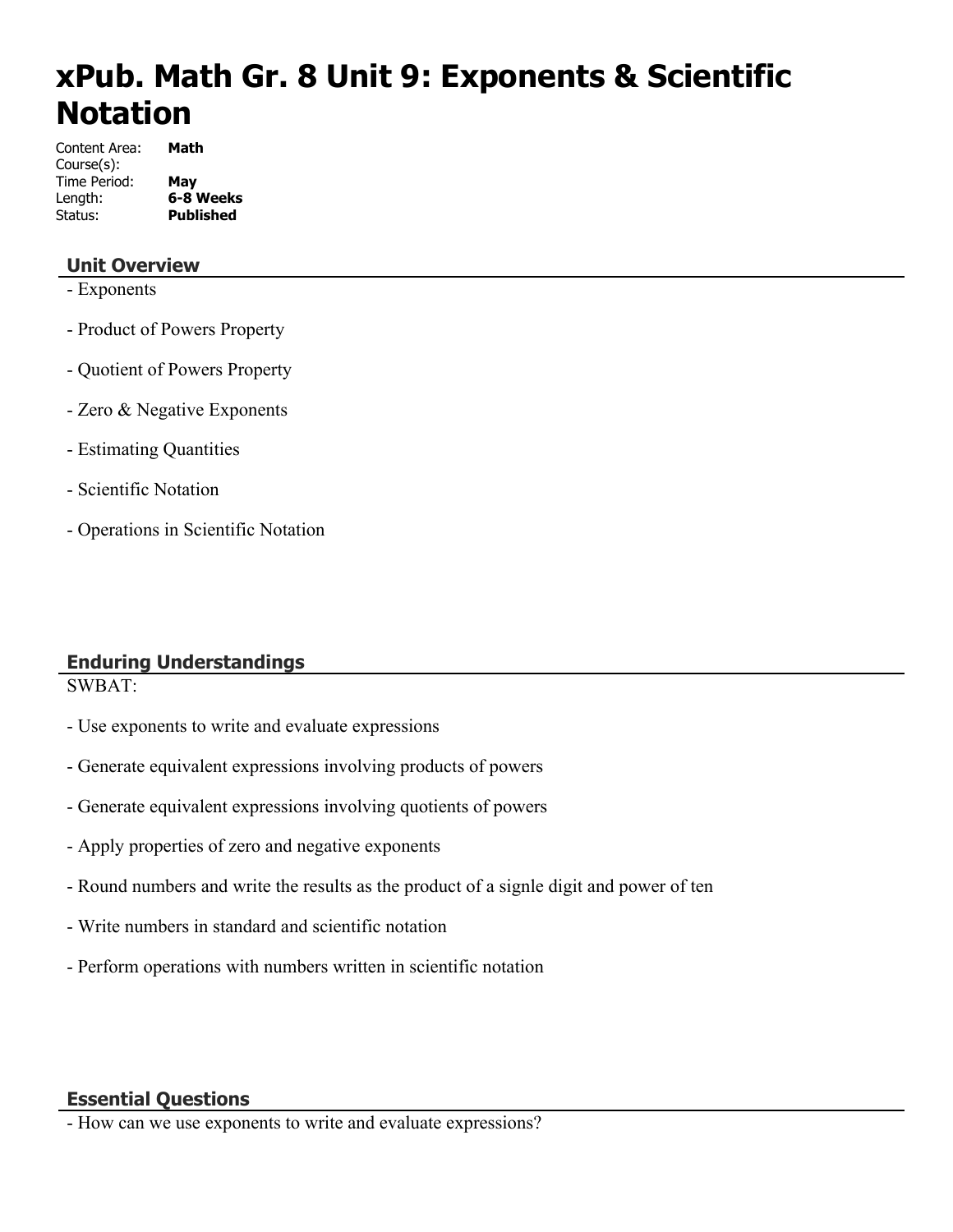- How do we generate equivalent expressions involving products of powers?
- How do we generate equivalent expressions involving quotients of powers?
- How can we apply properties of zero and negative exponents?
- How do we round numbers and write the results as the product of a signle digit and power of ten?
- How do we write numbers in standard and scientific notation?
- How can we perform operations with numbers written in scientific notation?

## **Instructional Strategies & Learning Activities**

- Guided Practice
- Do Now
- Extra Practice & Puzzle Time (Resources)
- Scavenger Hunts
- Coloring Activities
- Task Cards (Around the World)
- Maze Activities
- Quizizz Online Assignments
- Kahoot! Online Games

# **Integration of 21st Century Themes and Skills**

| CRP.K-12.CRP2  | Apply appropriate academic and technical skills.                                   |
|----------------|------------------------------------------------------------------------------------|
| CRP.K-12.CRP5  | Consider the environmental, social and economic impacts of decisions.              |
| CRP.K-12.CRP4  | Communicate clearly and effectively and with reason.                               |
| CRP.K-12.CRP11 | Use technology to enhance productivity.                                            |
| CRP.K-12.CRP9  | Model integrity, ethical leadership and effective management.                      |
| CRP.K-12.CRP8  | Utilize critical thinking to make sense of problems and persevere in solving them. |
| CRP.K-12.CRP1  | Act as a responsible and contributing citizen and employee.                        |

#### **Technology Integration**

- Kahoot! Online Games

- Quizizz Online Assignments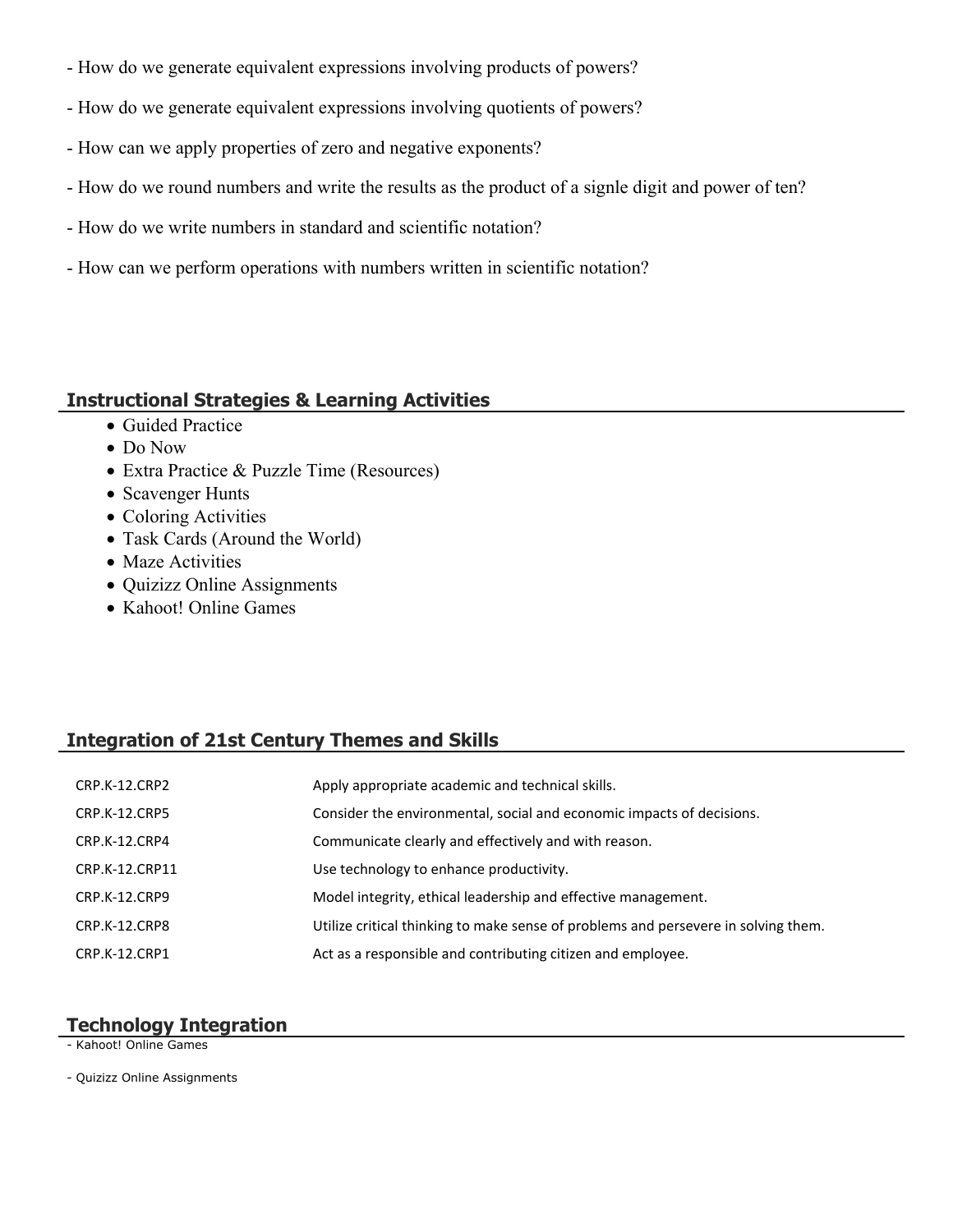# **Interdisciplinary Connections**

| LA.SL.8.4  | Present claims and findings, emphasizing salient points in a focused, coherent manner<br>with relevant evidence, sound valid reasoning, and well-chosen details; use appropriate<br>eye contact, adequate volume, and clear pronunciation. |
|------------|--------------------------------------------------------------------------------------------------------------------------------------------------------------------------------------------------------------------------------------------|
| LA.RI.8.1  | Cite the textual evidence and make relevant connections that most strongly supports an<br>analysis of what the text says explicitly as well as inferences drawn from the text.                                                             |
| LA.W.8.1   | Write arguments to support claims with clear reasons and relevant evidence.                                                                                                                                                                |
| LA.L.8.1   | Demonstrate command of the conventions of standard English grammar and usage when<br>writing or speaking.                                                                                                                                  |
| LA.L.8.2   | Demonstrate command of the conventions of standard English capitalization, punctuation,<br>and spelling when writing.                                                                                                                      |
| LA.W.8.2   | Write informative/explanatory texts to examine a topic and convey ideas, concepts, and<br>information through the selection, organization, and analysis of relevant content.                                                               |
| LA.L.8.6   | Acquire and use accurately grade-appropriate general academic and domain-specific<br>words and phrases; gather vocabulary knowledge when considering a word or phrase<br>important to comprehension or expression.                         |
| LA.RI.8.10 | By the end of the year read and comprehend literary nonfiction at grade level text-<br>complexity or above, with scaffolding as needed.                                                                                                    |

## **Differentiation**

Additional support for stuggling learners will be available.

Challenges will be offered to students requiring additional depth of knowledge.

# **Modifications & Accommodations**

IEP and 504 accommodations will be utilized.

# **Benchmark Assessments**

- AIMSWEB Testing